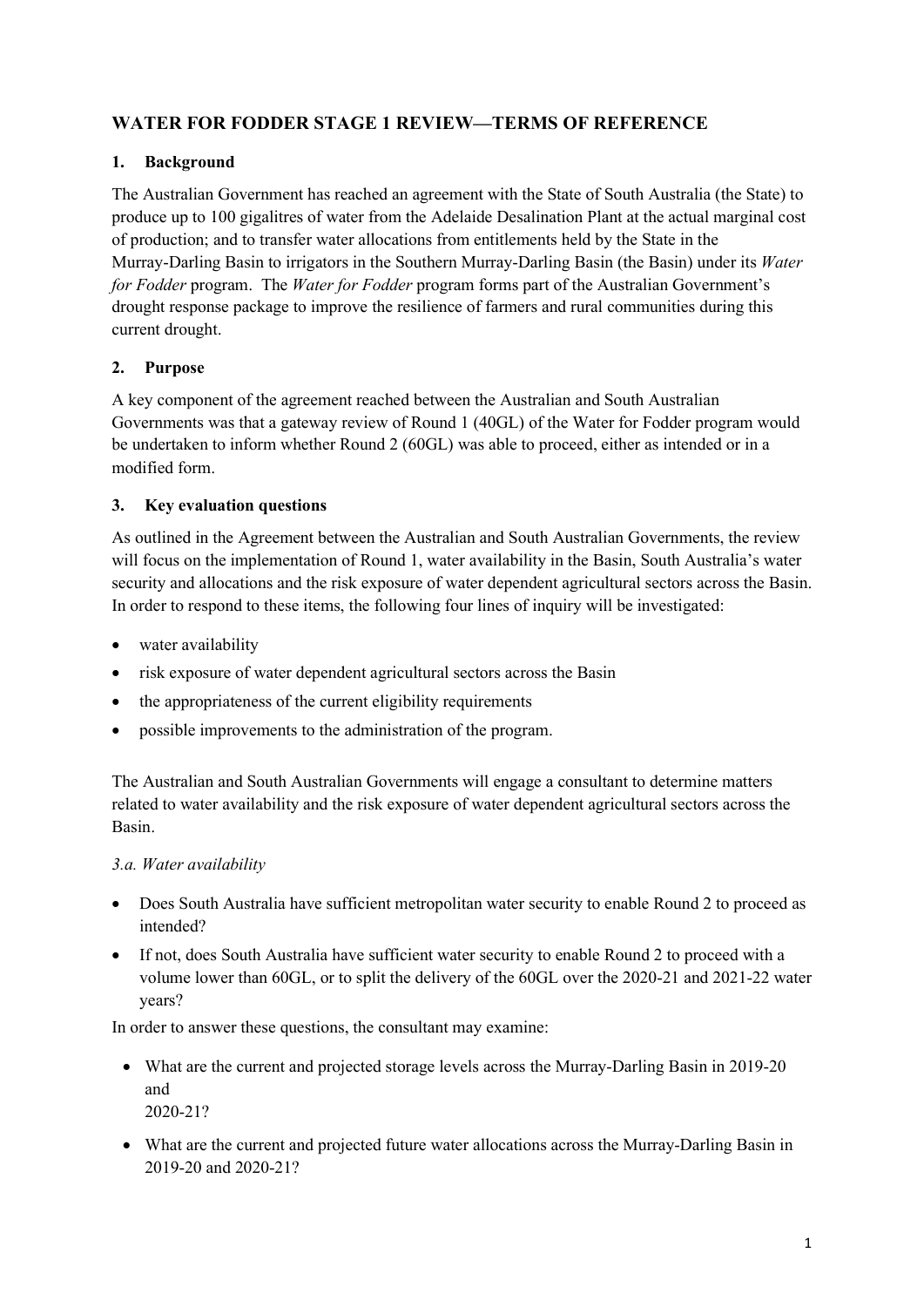- What are the current and projected future soil moisture levels across the Murray-Darling Basin in 2019-20 and 2020-21?
- What are the current and projected future water prices across the Murray-Darling Basin in 2019- 20 and 2020-21?
- Will South Australia's metropolitan water security be compromised if an additional 60GL from Metropolitan Adelaide's River Murray Water Allocation is traded onto the market across the 2020-21 water year?
- Does projected unmet demand for water for major irrigated commodity sectors in the Southern Murray-Darling Basin during the 2020-21 water year present a risk to the ability of fodder-reliant sectors to gain water at a reasonable cost in order to produce fodder?
- 3.b. Risk exposure of water-dependent agricultural sectors across the Basin
	- What is the projected demand for product in each major irrigated commodity sector<sup>1</sup> in the Southern Murray-Darling Basin during the 2020-21 water year?
	- What is the consequence for each major irrigated commodity sector<sup>1</sup> in the Southern Murray-Darling Basin of there being insufficient water during the 2020-21 water year?
	- What sectors are at greatest risk (in terms of continued sustainability) due to there being insufficient water during the 2020-21 water year?

#### 3.c. The appropriateness of the current eligibility requirements

#### 3.d. Possible improvements to the administration of the program.

The last two lines of inquiry are explored by the Department of Agriculture, Water and the Environment, informed by a public survey and targeted consultations with key stakeholders listed at Attachment A.

The South Australian Government will contribute to these lines of inquiry by providing feedback from their administration of the water transfer, and payment processes.

- 4. Scope
- The review will respond to the key evaluation questions outlined above and provide relevant summary recommendations.
- Any additional scope will be agreed by the Australian and South Australian Governments in consultation with the appointed consultant.

#### 5. Roles and responsibilities

- The Australian and South Australian Governments will be jointly responsible for the overall management of the parts of the review regarding water availability.
- The consultant will be procured and paid for in full by the Australian Government; however the South Australian Government will be consulted on the appropriate consultant.
- The successful consultant will be responsible for undertaking the review for 3.a. and 3.b. consistent with this terms of reference for the agreed price.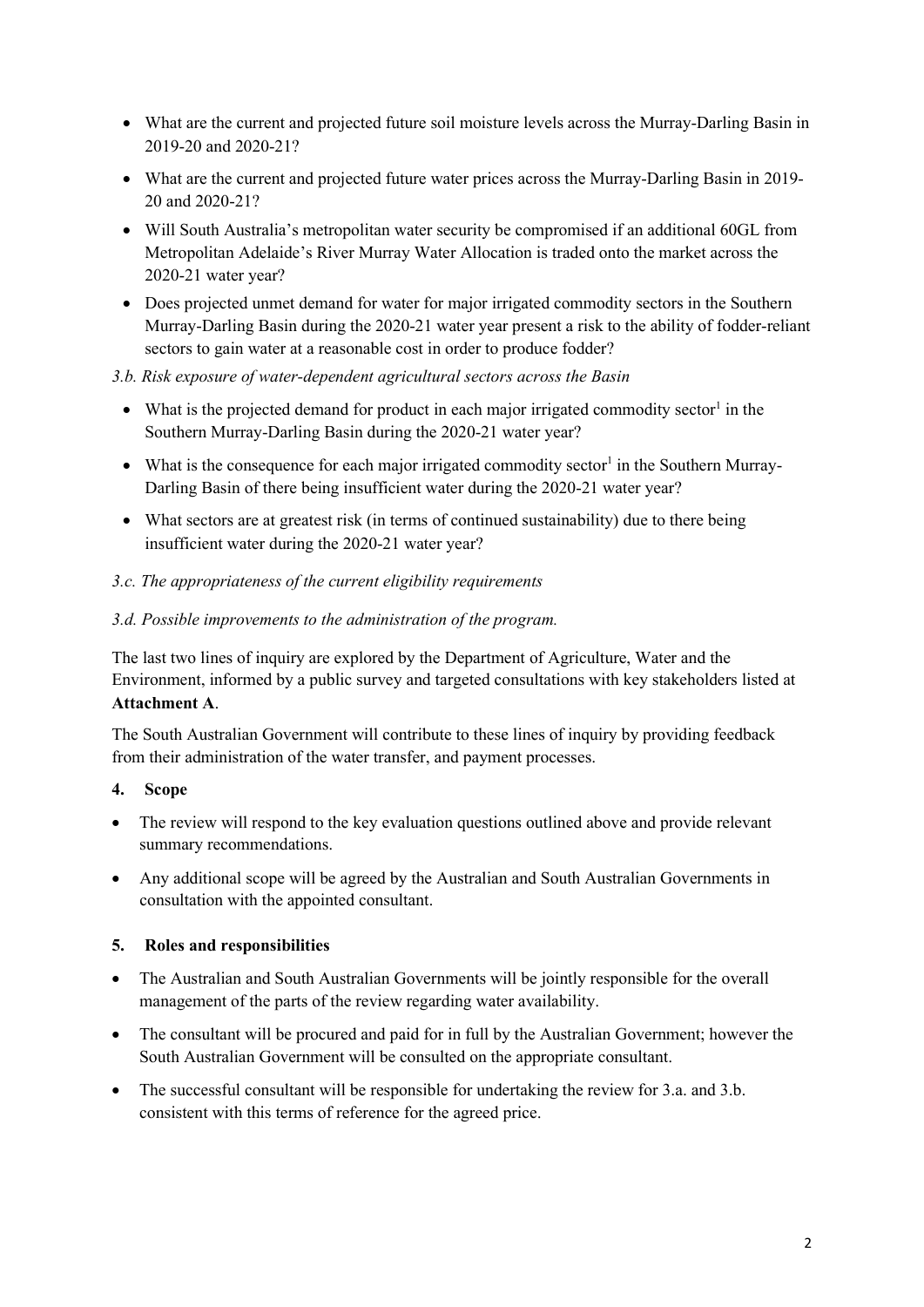• The Department of Agriculture, Water and the Environment, will be responsible for undertaking the review for 3.c. and 3.d., including the public survey and targeted consultations with key stakeholders.

## 6. Reporting requirements

The consultant will report to:

A/g Director, Purchase and Northern Infrastructure Section, Water Recovery Branch

| 71 | Mob: |  |
|----|------|--|
|    |      |  |

Email:

Department of Agriculture, Water and the Environment 18 Marcus Clarke Street, Canberra ACT 2601, GPO Box 858 Canberra ACT 2601 Australia

## 7. Timeline and milestones

| <b>Milestone</b>                                                                                                            | <b>Due Date</b>     |  |
|-----------------------------------------------------------------------------------------------------------------------------|---------------------|--|
| Commencement of Review                                                                                                      | 23 March 2020       |  |
| Provision of Draft Report for 3.a. and 3.b. by consultant                                                                   | COB - 30 March 2020 |  |
| Provision of Final Report for 3.a. and 3.b. by consultant                                                                   | COB - 6 April 2020  |  |
| Provision of Draft Report for 3.c. and 3.d. by Australian<br>Government to South Australian Government for final acceptance | 6 April 2020        |  |
| Acceptance of Final Report by the Australian and South Australian<br>Governments                                            | 14 April 2020       |  |

## 8. Any specific requirements

The final reports will be published by the Australian Government in consultation with the South Australian Government at an agreed time.